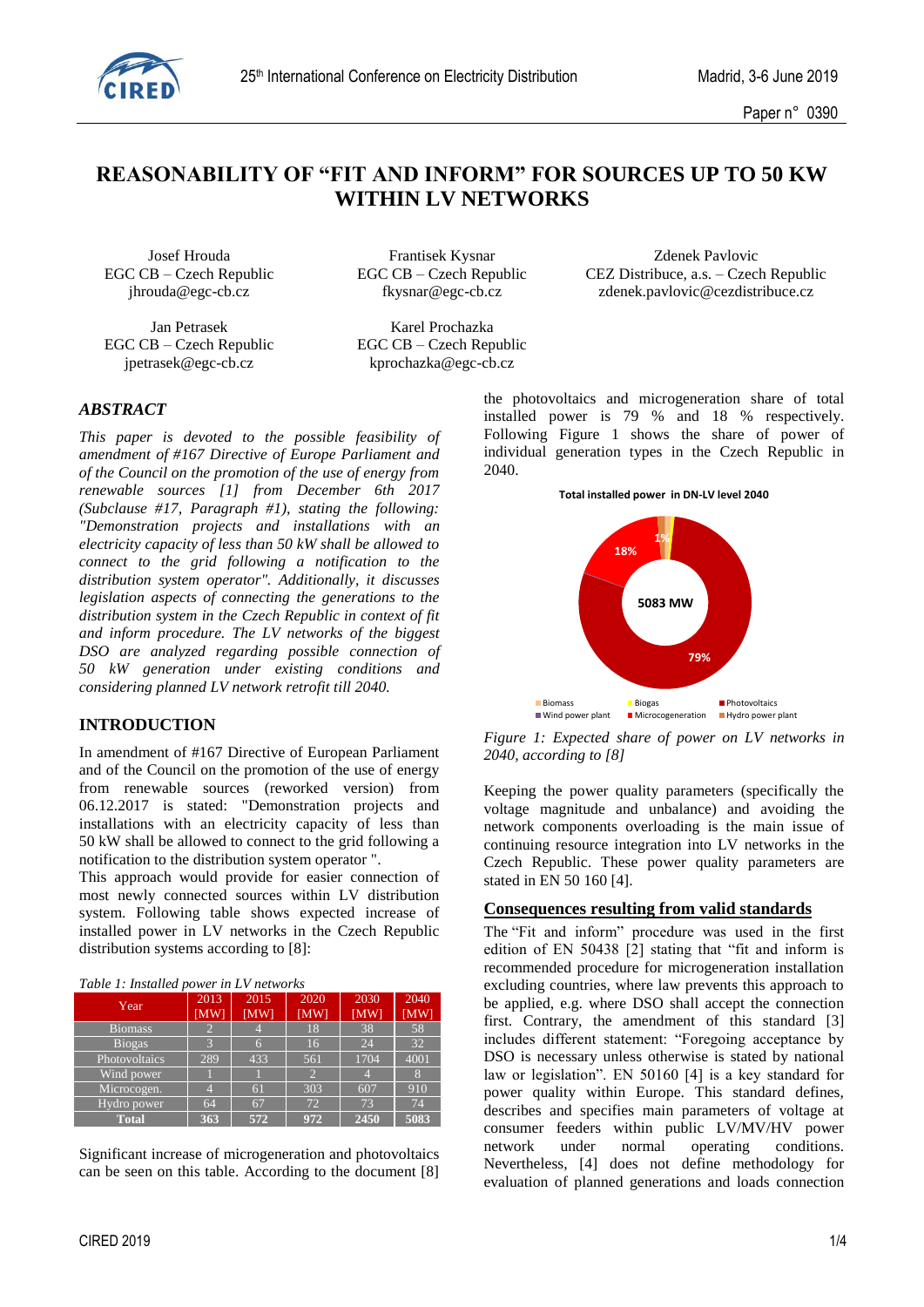

impact, nor their acceptable level of contribution to allowed voltage variation and/or flicker etc.

Impact of LV network equipment with phase current  $\leq 16$  A (e.g. voltage variation, fluctuation and flicker), which is not subjected to conditional connection, shall be in compliance with IEC 61000-3-3 [6]. Such equipment can be connected to network without informing the DSO if the real network impedance at point of connection (POC) is lower than so called reference impedance (Zref). Simplified connection of microgeneration to the LV network is based on [6]. Thus 50 kW generation with phase current according to [6] shall not be connected provided that DSO was not informed. EMC parameters shall be in compliance with standard [7] that define allowed network impedance for specific equipment connection.

# **ASSESSMENT OF LV NETWORKS READINESS REGARDING THE 50 KW GENERATION FIT AND INFORM**

Assessment of LV network readiness regarding the "Fit and Inform" in the Czech Republic was based on area consisting of about 50 000 LV networks supplying

through 47 400 km of overhead lines and 56 320 km of cables 3 000 600 delivery points in given DSO. Area supplied by this DSO was described using 18 calculation model types taking existing state into account. Each model represents one specific distribution transformer station (DTS) type of total number of 48 070 DTSs.

Models were created according to the line type (overhead line, cable), line cross-sections, number of feeders in DTSs and number of inhabitants in supply area, forming following classification:

- ≤ 500 inhabitants (models 1 to 4)
- $>$  500  $\leq$  5 000 inhabitants (models 5 to 8)
- $> 5000 \leq 25000$  inhabitants (models 9 to 12)
- $> 25\,000 \le 50\,000$  inhabitants (models 13 to 15)
- $> 50\,000 \le 100\,000$  inhabitants (models 16 to 17)
- 100 000 inhabitants (model 18)

*Table 2: Specification of calculation models, actual state*

| <b>Model number</b> | Number of LV<br>feeders in the<br>model | <b>Number of</b><br><b>DTSs</b> | <b>Number of</b><br>feeders in DNs |
|---------------------|-----------------------------------------|---------------------------------|------------------------------------|
|                     | $\overline{4}$                          | 1353                            | 5414                               |
| $\overline{2}$      | $\overline{4}$                          | 1805                            | 7218                               |
| 3                   | $\overline{4}$                          | 2707                            | 10828                              |
| $\overline{4}$      | $\overline{4}$                          | 3158                            | 12632                              |
| 5                   | 5                                       | 3331                            | 16654                              |
| 6                   | 5                                       | 4441                            | 22205                              |
| $\overline{7}$      | $\overline{5}$                          | 6662                            | 33308                              |
| 8                   | 5                                       | 7772                            | 38859                              |
| 9                   | 6                                       | 1834                            | 11003                              |
| 10                  | 6                                       | 1834                            | 11003                              |
| 11                  | 6                                       | 2292                            | 13754                              |
| 12                  | 6                                       | 3209                            | 19255                              |
| 13                  | 6                                       | 561                             | 3365                               |
| 14                  | 6                                       | 785                             | $\overline{47}10$                  |
| 15                  | 6                                       | 897                             | 5383                               |
| 16                  | $\overline{7}$                          | 1601                            | 11207                              |
| 17                  | $\overline{7}$                          | 1601                            | 11207                              |
| 18                  | 6                                       | 2228                            | 13368                              |
| Total               |                                         | 48070                           | 251371                             |

Figure 2 shows calculated impedance of feeders for each model representing existing state (models were calculated in DNCalc software).

These impedances were compared with reference impedance for three-phase connected equipment of up to 75 A  $(0.212 \Omega)$  that is defined by [7] as reference impedance for this equipment, allowing their connection to the network without detail evaluation and without DSO agreement. Value 75 A corresponds with about 50 kW power at LV level.

Number of feeders not complying with reference impedance is calculated as number of non-complying



*Figure 2: Line impedance of DSO grid models, actual state*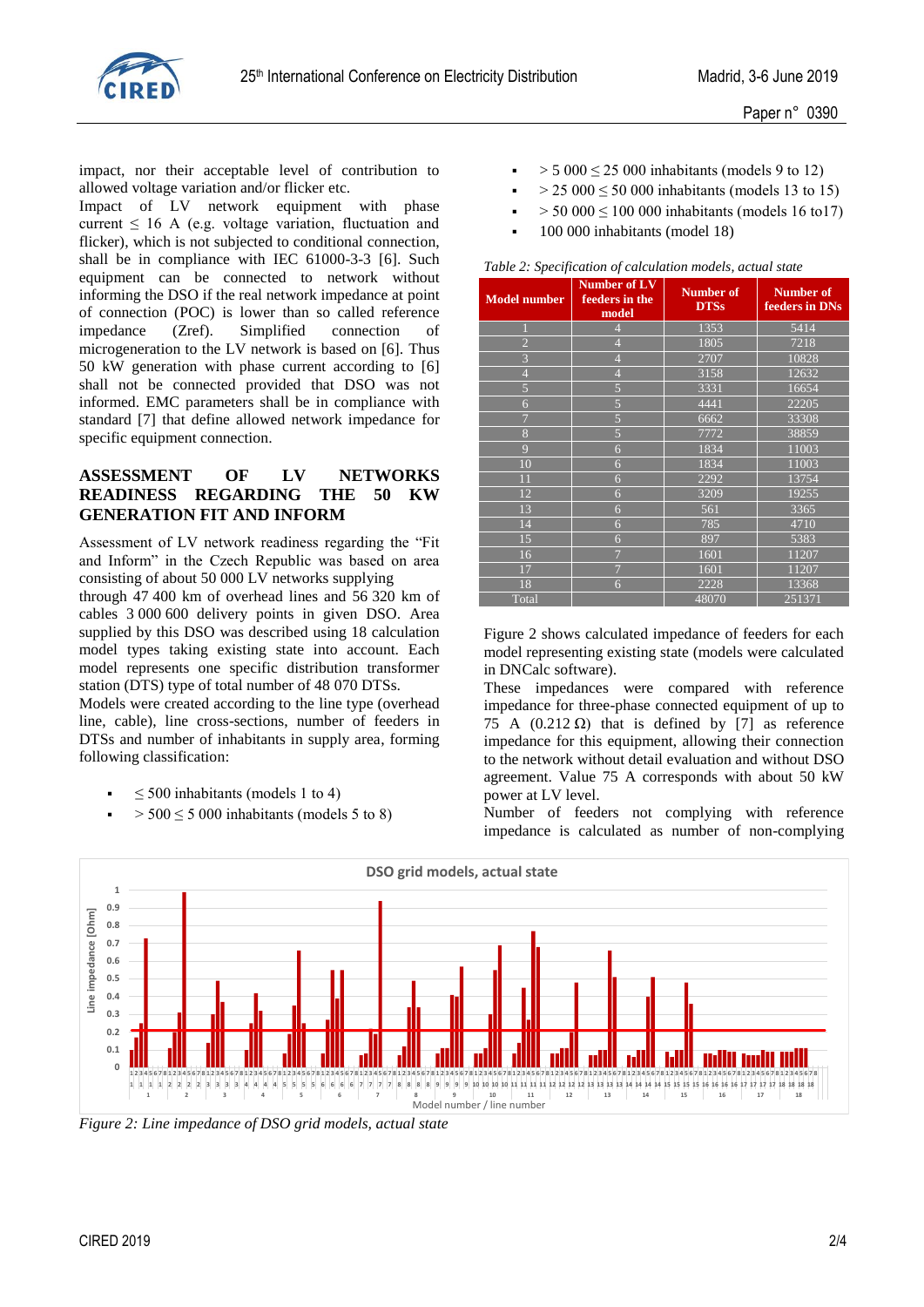

Ī

ī T, ī

feeders in individual modeled DTS multiplied by number of DTSs in given network model. Ratio of complying and non-complying feeders and DTSs can be seen on Figure 3. DTS was identified as complying if impedance at all its feeders was lower than reference impedance.



*Figure 3: Ratio of complying and non-complying feeders and DTSs, actual state*

The same number of models was created for the DSO's LV networks state predicted for 2040. These models take the expected network retrofit into account, which includes:

- shortening of line sections caused by increase of DTSs number (from present 48 070 to 62 959);
- Replacement of overhead line sections with highest impedance (small cross-sections) with lines of 120 mm<sup>2</sup> cross-section. *Table 3: Specification of calculation models*

| Table 5. Specification of calculation models |                                             |                          |                                    |  |  |
|----------------------------------------------|---------------------------------------------|--------------------------|------------------------------------|--|--|
| <b>Model</b><br>number                       | <b>Number of LV feeders</b><br>in the model | Number of<br><b>DTSs</b> | <b>Number of</b><br>feeders in DNs |  |  |
|                                              |                                             | 1773                     | 7091                               |  |  |
| $\overline{2}$                               |                                             | 2364                     | 9455                               |  |  |
| $\overline{3}$                               | 4                                           | 3546                     | 14183                              |  |  |
| $\overline{4}$                               | 4                                           | 4137                     | 16547                              |  |  |
| 5                                            | $\overline{5}$                              | 4362                     | 21812                              |  |  |
| 6                                            | 5                                           | 5816                     | 29082                              |  |  |
| $\overline{7}$                               | 5                                           | 8725                     | 43623                              |  |  |
| 8                                            | 5                                           | 10179                    | 50894                              |  |  |
| 9                                            | 6                                           | 2402                     | 14411                              |  |  |
| 10                                           | 6                                           | 2402                     | 14411                              |  |  |

| 11    | 6              | 3002  | 18014  |
|-------|----------------|-------|--------|
| 12    | 6              | 4203  | 25219  |
| 13    | 6              | 735   | 4407   |
| 14    | 6              | 1028  | 6170   |
| 15    | 6              | 1175  | 7051   |
| 16    | $\overline{ }$ | 2098  | 14683  |
| 17    | 7              | 2098  | 14683  |
| 18    | 6              | 2916  | 17496  |
| Total |                | 62959 | 329229 |

Figure 4 shows the calculated impedance of feeders in each model for 2040. This calculated impedance is compared with reference impedance of 0.212  $Ω$ . The same way as for present state was used for determining the future complying/non-complying feeders and DTSs ratio (see Figure 5).



*Figure 5: Ratio of complying and non-complying feeders and DTSs, 2040*

As can be seen on Figure 3 and Figure 5, the number of feeders with impedance exceeding the reference impedance in 2040 is about half the number of such feeders in present (24 %, i.e. 78 355 LV feeders). The ratio of feeders with impedance exceeding reference impedance is 46 % in present scenario (i.e. 116 172). There are 42 640 DTSs (i.e. 89 %) in which impedance of at least one feeder exceeds the reference impedance at present state. Expected numbers for 2040 are 53 938 DTSs representing 86 %.



*Figure 4: Line impedance of DSO grid models, 2040*